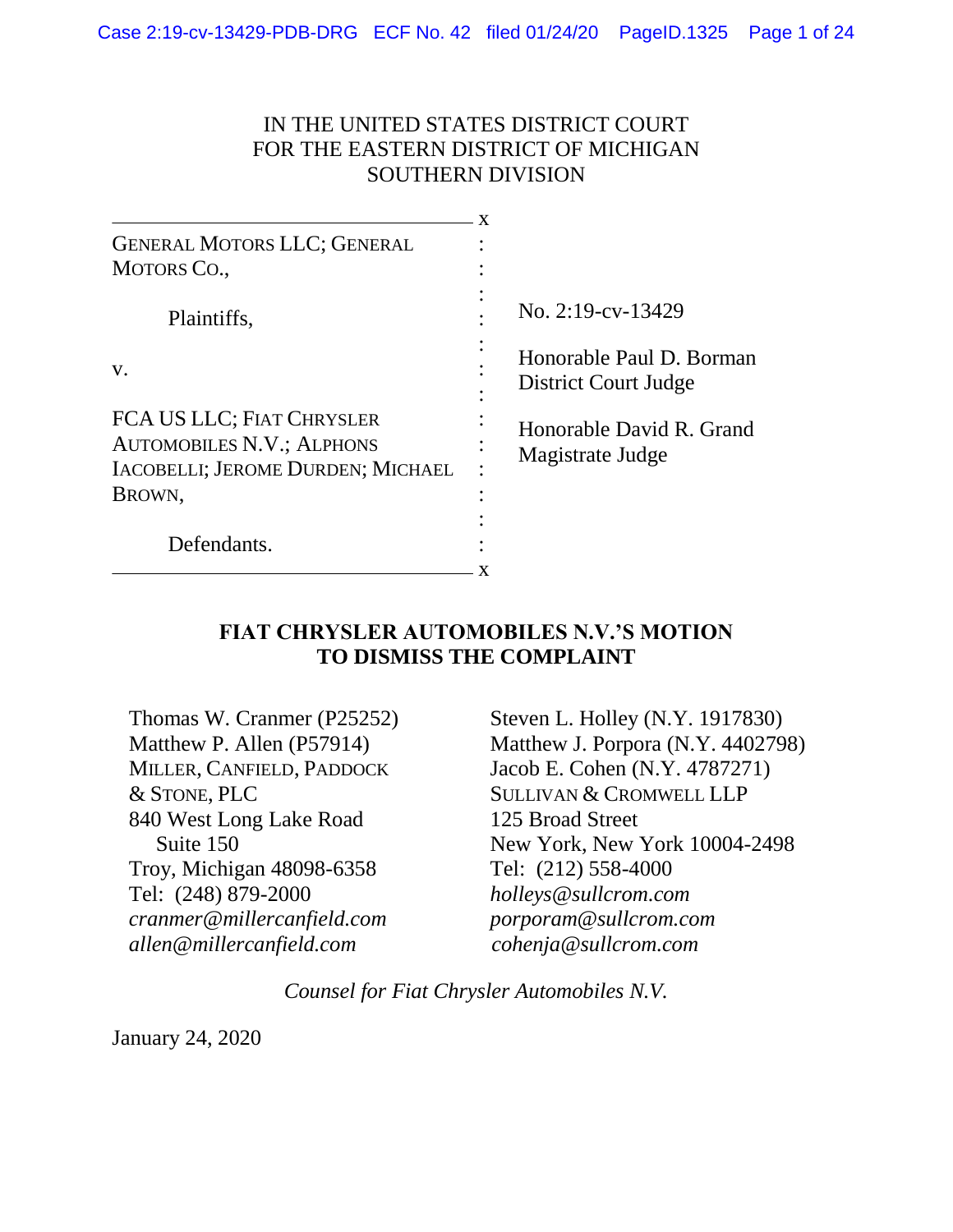Pursuant to Rules 8(a), 12(b)(2), and 12(b)(6) of the Federal Rules of Civil Procedure, Defendant Fiat Chrysler Automobiles N.V. ("FCA NV"), by and through its attorneys, Sullivan & Cromwell LLP and Miller, Canfield, Paddock and Stone, PLC, moves this Court to dismiss with prejudice the Complaint filed by Plaintiffs General Motors LLC and General Motors Co. (collectively, "GM") on the grounds that the exercise of personal jurisdiction over FCA NV would violate constitutional due process and that GM has failed to state a claim against FCA NV upon which relief may be granted. In support of this motion, FCA NV states as follows:

1. On November 20, 2019, GM filed a Complaint in this action seeking to piggyback off indictments and plea agreements stemming from allegations that former UAW employees received prohibited payments facilitated by certain former employees of FCA US LLC ("FCA US")—a separate legal entity that is a subsidiary of FCA NV—which GM contends resulted in "benefits, concessions, and advantages for FCA in the negotiation, implementation, and administration of the collective bargaining agreements between FCA and the UAW." (Compl. ¶ 3.)

2. GM alleges that concessions FCA US purportedly obtained from the UAW not only caused harm to rank-and-file employees of FCA US, but also—as a result of a complex and speculative sequence of events—caused GM to incur "higher costs" and allowed FCA to "more effectively compete and thrive against GM." (Compl. ¶¶ 4-5.) On that basis, GM asserts five causes of action: (1) violation of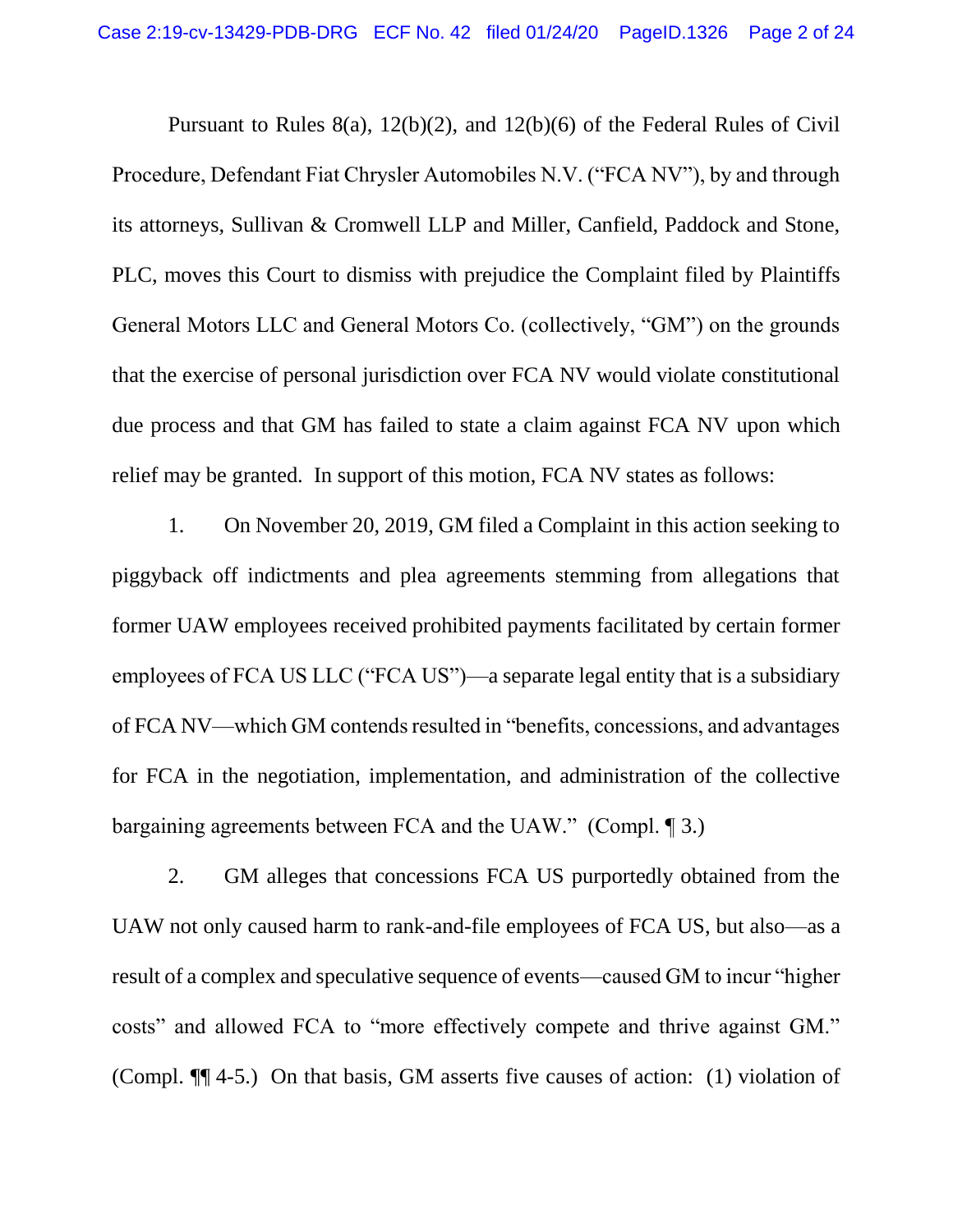Section 1962(b) of the Racketeer Influenced and Corrupt Organizations Act ("RICO"); (2) violation of RICO Section 1962(c); (3) violation of RICO Section 1962(d); (4) unfair competition; and (5) civil conspiracy.

3. As explained more fully in the accompanying Memorandum of Law, GM's claims against FCA NV should be dismissed with prejudice for the following reasons (in addition to the reasons set forth in FCA US's Motion to Dismiss and accompanying Memorandum of Law):

a. *First*, the Court lacks personal jurisdiction over FCA NV, as the exercise of personal jurisdiction would violate constitutional due process. GM does not contend that FCA NV is "at home" in Michigan as required to support general jurisdiction; nor could GM do so given that FCA NV is organized under the laws of the Netherlands and has its principal executive offices in London, England. With respect to specific jurisdiction, GM's allegations as to FCA NV are a smattering of (i) conclusory allegations with no supporting facts, (ii) alleged passive acts that do not amount to purposeful availment, and (iii) alleged conduct that has nothing to do with the claims at issue. GM's attempt to attribute to FCA NV the acts of Sergio Marchionne—the now deceased former CEO of both FCA NV and FCA US ignores the well-established presumption that an officer of both a parent company and its subsidiary acts on behalf of the subsidiary.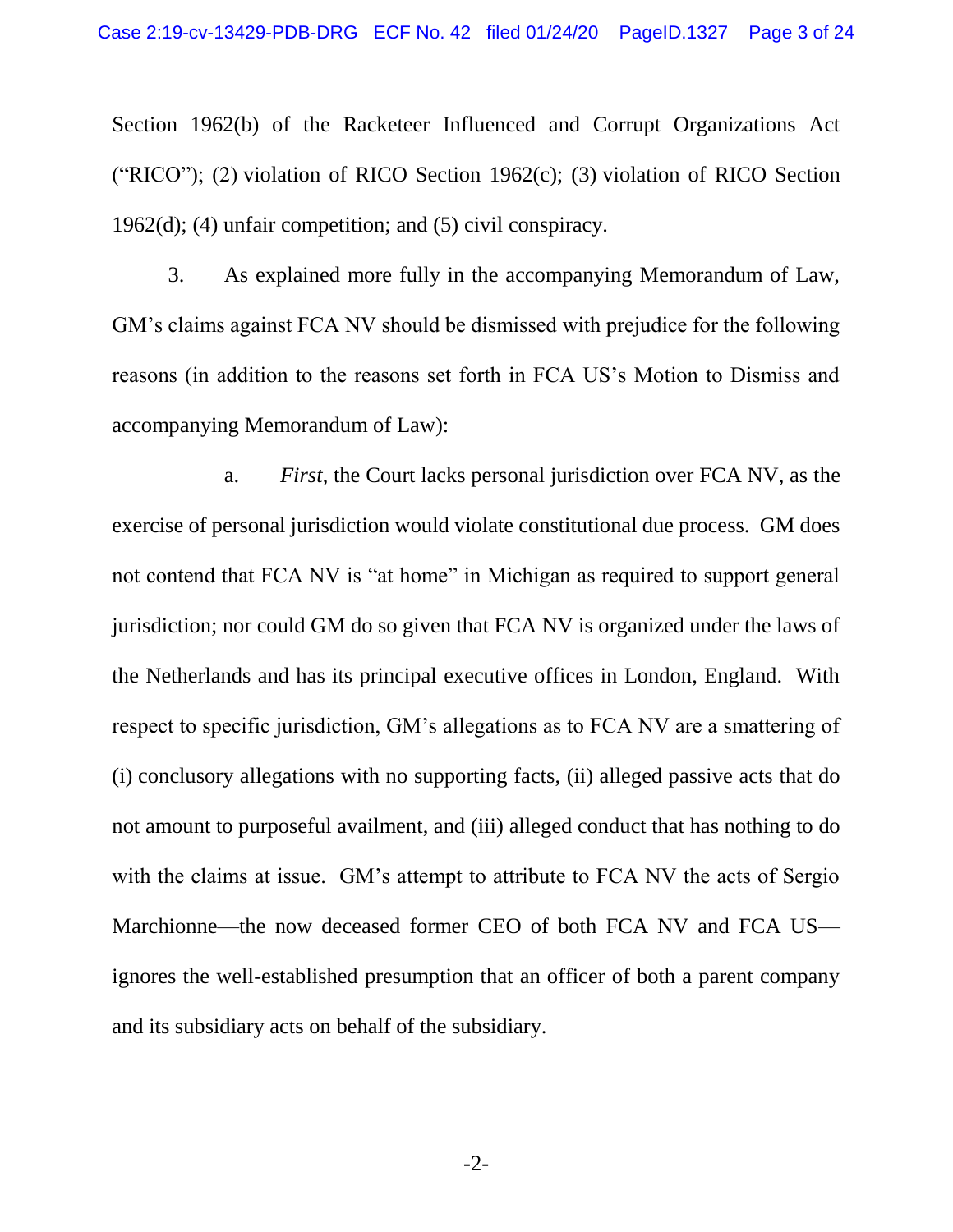b. *Second*, GM fails to state a claim against FCA NV because the Complaint does not plausibly allege that FCA NV participated in any alleged RICO conspiracy or was engaged in unfair competition. GM's allegations as to FCA NV are wholly conclusory, and GM's allegations as to "FCA Group"—a name GM uses to conflate the conduct of FCA NV with that of FCA US—amount to improper group pleading that is insufficient to state a RICO claim against FCA NV.

4. As Local Rule 7.1(a) requires, FCA NV's counsel conferred with GM's counsel on January 9, 2020 to seek concurrence in the relief sought by this motion, but GM declined to agree to dismiss its Complaint voluntarily.

WHEREFORE, FCA NV respectfully requests that this Court grant its motion and enter an order dismissing the Complaint with prejudice.

Respectfully submitted,

Thomas W. Cranmer (P25252) Matthew P. Allen (P57914) MILLER, CANFIELD, PADDOCK & STONE, PLC

*/s/ Steven L. Holley* Steven L. Holley (N.Y. 1917830) Matthew J. Porpora (N.Y. 4402798) Jacob E. Cohen (N.Y. 4787271) SULLIVAN & CROMWELL LLP

*Counsel for Defendant Fiat Chrysler Automobiles N.V.*

January 24, 2020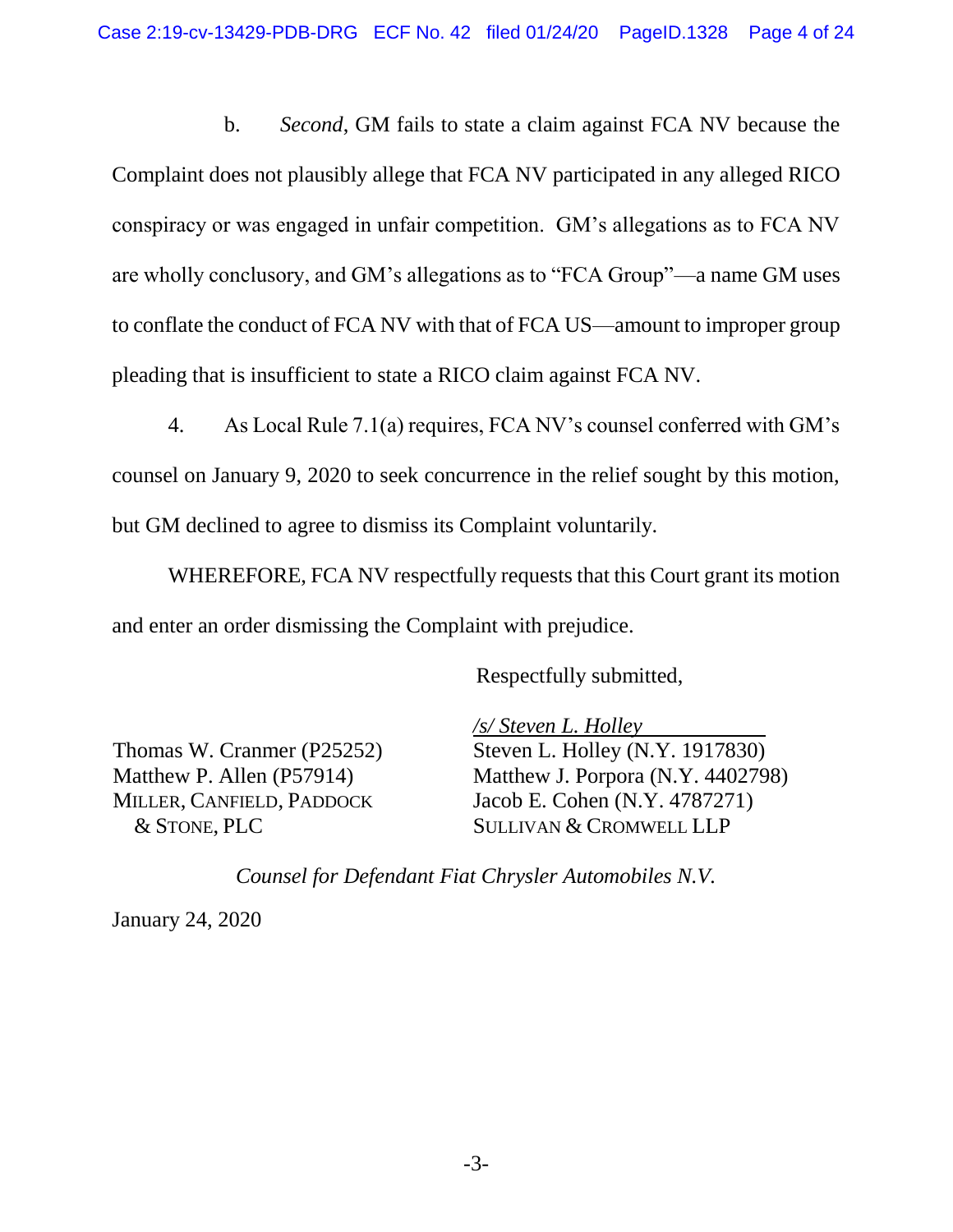#### IN THE UNITED STATES DISTRICT COURT FOR THE EASTERN DISTRICT OF MICHIGAN SOUTHERN DIVISION

| <b>GENERAL MOTORS LLC; GENERAL</b>                                                                           |                                                  |
|--------------------------------------------------------------------------------------------------------------|--------------------------------------------------|
| <b>MOTORS CO.,</b>                                                                                           |                                                  |
| Plaintiffs,                                                                                                  | No. 2:19-cv-13429                                |
| V.                                                                                                           | Honorable Paul D. Borman<br>District Court Judge |
| FCA US LLC; FIAT CHRYSLER<br><b>AUTOMOBILES N.V.; ALPHONS</b><br>IACOBELLI; JEROME DURDEN; MICHAEL<br>BROWN, | Honorable David R. Grand<br>Magistrate Judge     |
| Defendants.                                                                                                  |                                                  |

#### **FIAT CHRYSLER AUTOMOBILES N.V.'S MEMORANDUM OF LAW IN SUPPORT OF ITS MOTION TO DISMISS THE COMPLAINT**

Thomas W. Cranmer (P25252) Matthew P. Allen (P57914) MILLER, CANFIELD, PADDOCK & STONE, PLC 840 West Long Lake Road Suite 150 Troy, Michigan 48098-6358 Tel: (248) 879-2000 *cranmer@millercanfield.com allen@millercanfield.com*

Steven L. Holley (N.Y. 1917830) Matthew J. Porpora (N.Y. 4402798) Jacob E. Cohen (N.Y. 4787271) SULLIVAN & CROMWELL LLP 125 Broad Street New York, New York 10004-2498 Tel: (212) 558-4000 *holleys@sullcrom.com porporam@sullcrom.com cohenja@sullcrom.com*

*Counsel for Fiat Chrysler Automobiles N.V.*

January 24, 2020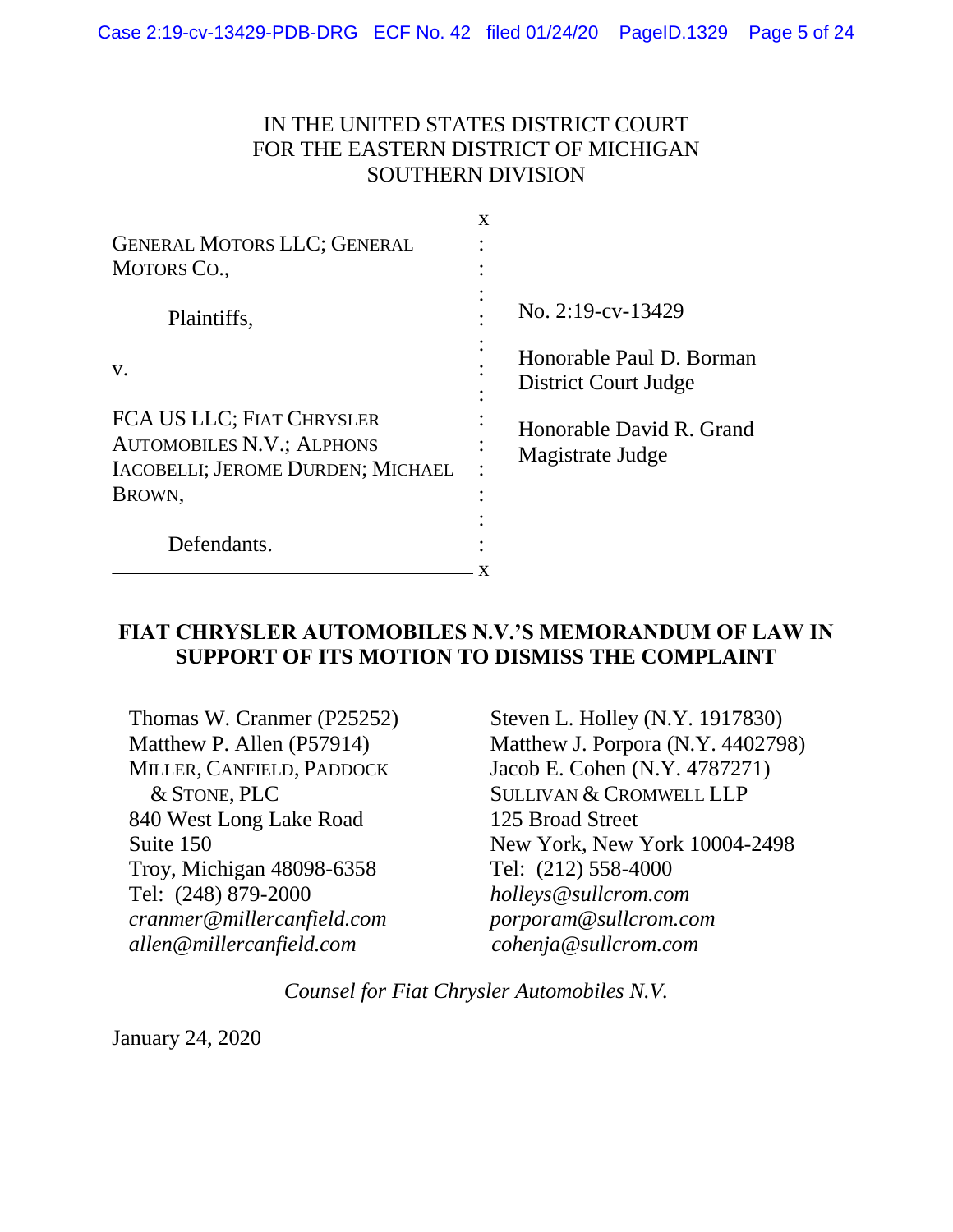# **TABLE OF CONTENTS**

| I.  |           |    |                                                                                                           |
|-----|-----------|----|-----------------------------------------------------------------------------------------------------------|
|     | A.        |    |                                                                                                           |
|     | <b>B.</b> |    |                                                                                                           |
|     |           | 1. | GM fails to adequately allege that FCA NV had<br>purposeful contacts with Michigan that gave rise to GM's |
|     |           | 2. | GM fails to adequately allege that Mr. Marchionne's                                                       |
|     |           | 3. | Exercising specific jurisdiction over FCA NV for these                                                    |
| II. |           |    | GM fails to adequately allege that FCA NV participated in a                                               |
|     |           |    |                                                                                                           |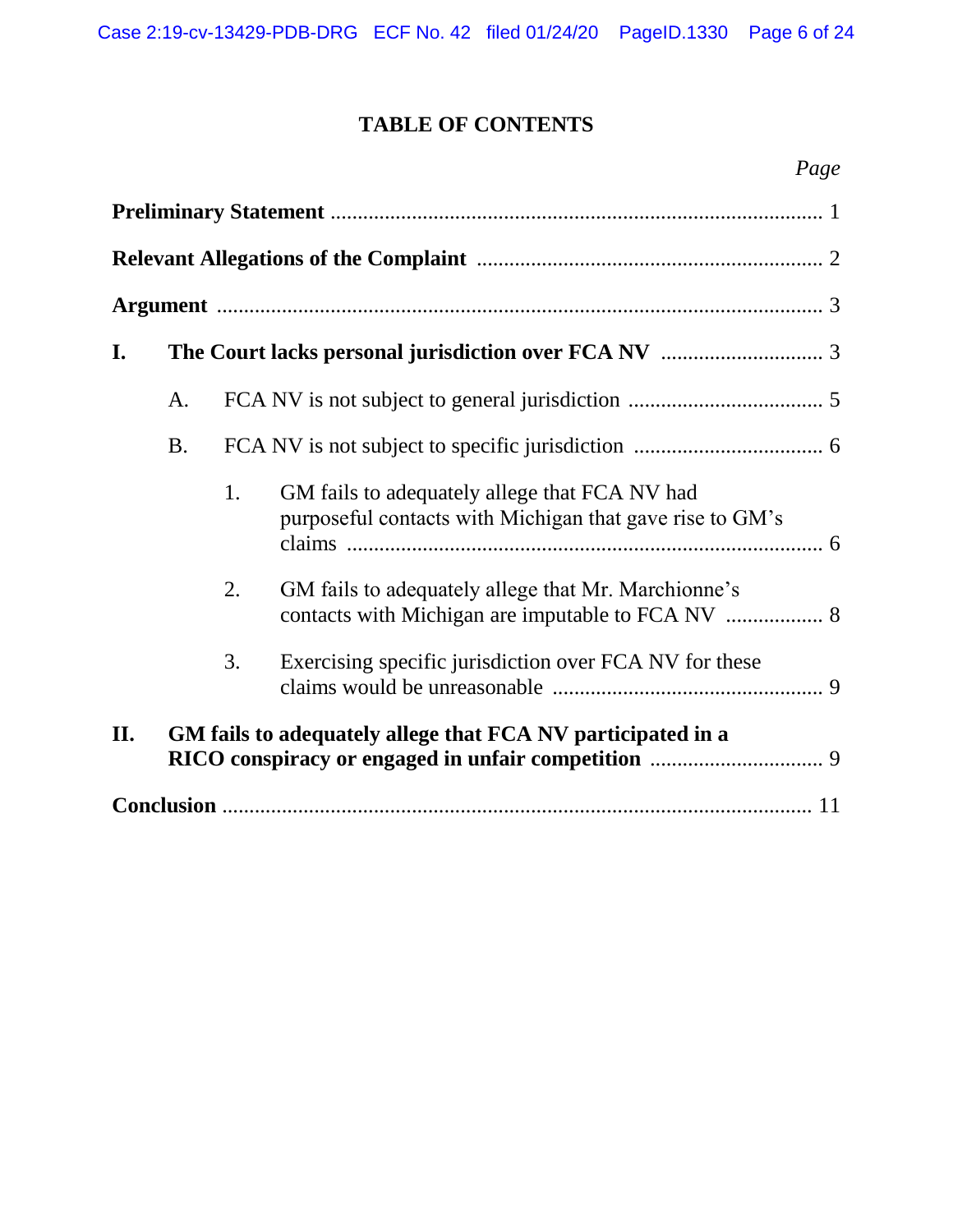## **TABLE OF AUTHORITIES**

*Page(s)*

#### **Cases**

| Am. Med. Sys., Inc. v. Biolitec, Inc.,                                                 |
|----------------------------------------------------------------------------------------|
| Anwar v. Dow Chem. Co.,                                                                |
| Bridgeport Music, Inc. v. Still N The Water Publ'g,                                    |
| Bristol-Myers Squibb Co. v. Superior Court,                                            |
| Chencinski v. Murga,<br>No. 13-cv-10519, 2013 WL 3810344 (E.D. Mich. July 23, 2013)  4 |
| Chirila v. Conforte,                                                                   |
| Conn v. Zakharov,                                                                      |
| Daimler AG v. Bauman,                                                                  |
| Dean v. Motel 6 Operating L.P.,                                                        |
| Devnani v. DKM Sols., Inc.,                                                            |
| E & M Props., Inc. v. Razorgator, Inc.,                                                |
| Flagstar Bank, FSB v. Centerpointe Fin., Inc.,                                         |
| Hall Am. Ctr. Assocs. Ltd. P'ship v. Dick,                                             |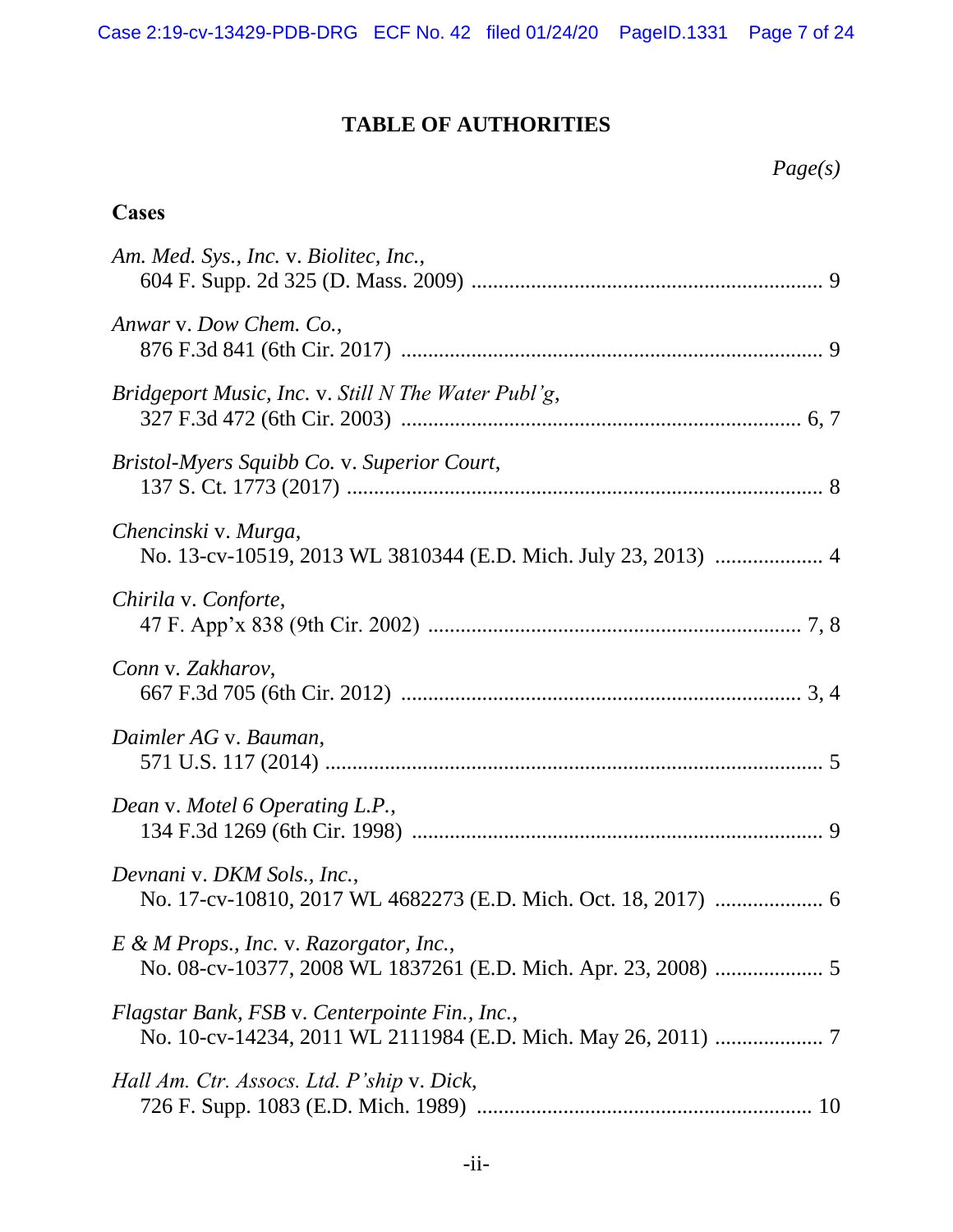| Hoover v. Langston Equip. Assocs., Inc.,          |
|---------------------------------------------------|
| IDFA, LLC v. Wilson,                              |
| Johnson v. U.S. Nat'l Bank Ass'n,                 |
| Kerrigan v. ViSalus, Inc.,                        |
| Kuttkuhn v. Quicken Loans, Inc.,                  |
| Obee v. Teleshare, Inc.,                          |
| Smith v. Amada Mach. Tools Am. Inc.,              |
| Smith v. Home Depot USA, Inc.,                    |
| Sports Auth. Mich., Inc. v. Justballs, Inc.,      |
| Theunissen v. Matthews,                           |
| Third Nat'l Bank in Nashville v. WEDGE Grp. Inc., |
| United States v. Bestfoods,                       |
| Walden v. Fiore,                                  |
| <b>Statutes</b>                                   |
|                                                   |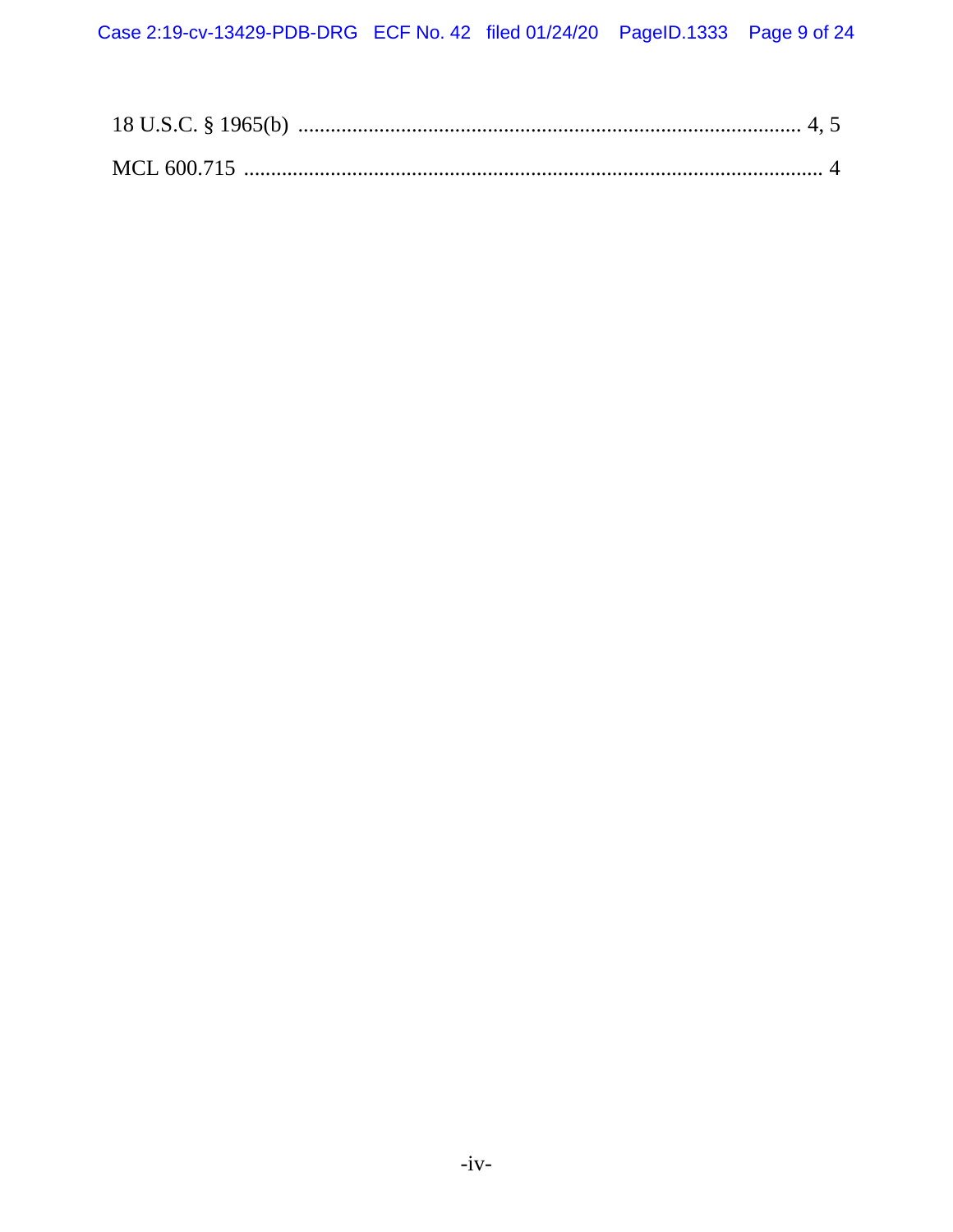#### **STATEMENT OF ISSUES PRESENTED**

- 1. Should the Court dismiss GM's claims with respect to Fiat Chrysler Automobiles N.V. ("FCA NV") because GM has failed to make a *prima facie* showing of general or specific jurisdiction as to FCA NV?<sup>1</sup>
- 2. Should the Court dismiss GM's claims with respect to FCA NV because GM has not adequately pled that FCA NV participated in a RICO conspiracy or engaged in unfair competition?

 $\overline{a}$ 

<sup>&</sup>lt;sup>1</sup> Plaintiffs General Motors LLC and General Motors Co. are referred to collectively as "GM."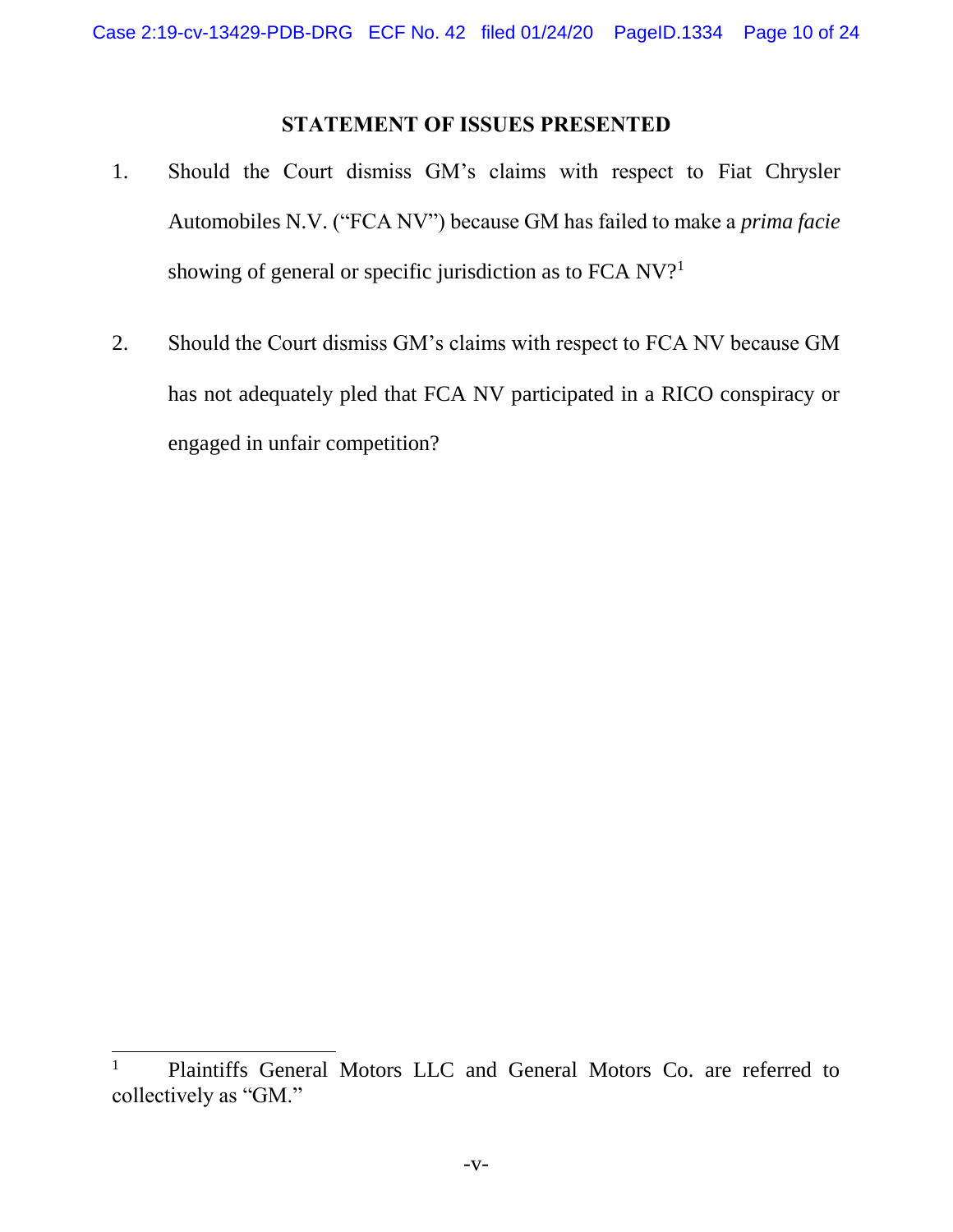#### **STATEMENT OF CONTROLLING OR MOST APPROPRIATE AUTHORITIES**

The controlling or most appropriate authorities for the relief that FCA NV

seeks include:

- 1. Fed. R. Civ. P. 12(b)(2)
- 2. Fed. R. Civ. P. 12(b)(6)

#### **The Court lacks personal jurisdiction over FCA NV:**

- 3. 18 U.S.C. § 1965(a)
- 4. 18 U.S.C. § 1965(b)
- 5. Mich. Comp. Laws 600.715
- 6. *Bridgeport Music, Inc.* v. *Still N The Water Publ'g.*, 327 F.3d 472 (6th Cir. 2003)
- 7. *Conn* v. *Zakharov*, 667 F.3d 705 (6th Cir. 2012)
- 8. *Chencinski* v. *Murga*, 2013 WL 3810344 (E.D. Mich. July 23, 2013)
- 9. *Daimler AG* v. *Bauman*, 571 U.S. 117 (2014)
- 10. *Dean* v. *Motel 6 Operating L.P.*, 134 F.3d 1269 (6th Cir. 1998)
- 11. *Devnani* v. *DKM Sols., Inc.*, 2017 WL 4682273 (E.D. Mich. Oct. 18, 2017)
- 12. *Flagstar Bank, FSB* v. *Centerpointe Fin., Inc.*, 2011 WL 2111984 (E.D. Mich. May 26, 2011)
- 13. *United States* v. *Bestfoods*, 524 U.S. 51 (1998)

#### **GM fails to adequately allege FCA NV participated in a RICO conspiracy or engaged in unfair competition:**

14. *Hall Am. Ctr. Assocs. Ltd. P'ship* v. *Dick*, 726 F. Supp. 1083 (E.D. Mich. 1989)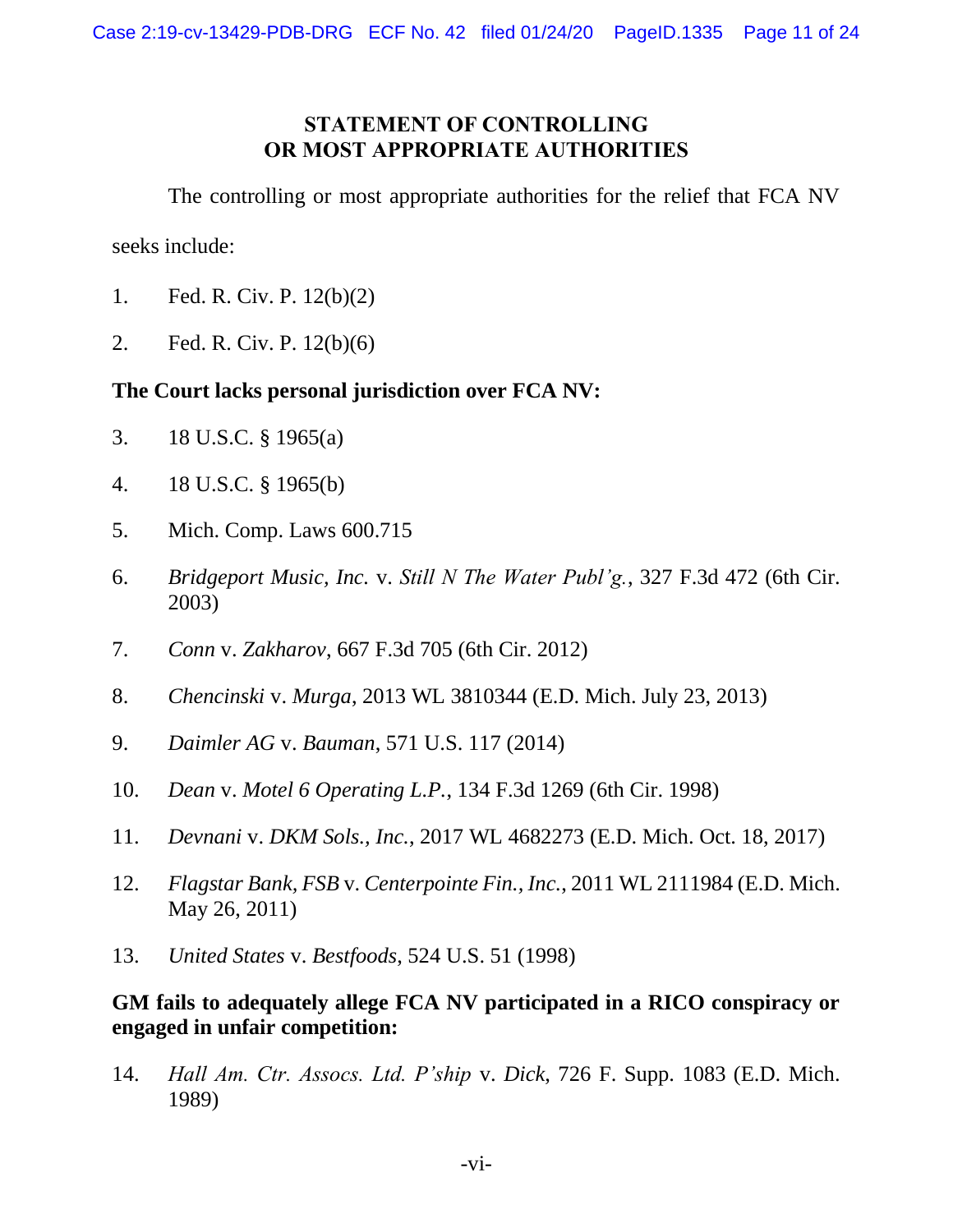- 15. *Johnson* v. *U.S. Nat'l Bank Ass'n*, 508 F. App'x 451 (6th Cir. 2012)
- 16. *Kerrigan* v. *ViSalus, Inc.*, 112 F. Supp. 3d 580 (E.D. Mich. 2015)
- 17. *Kuttkuhn* v. *Quicken Loans, Inc.*, 2011 WL 1575371 (E.D. Mich. Apr. 26, 2011)
- 18. *United States* v. *Bestfoods*, 524 U.S. 51 (1998)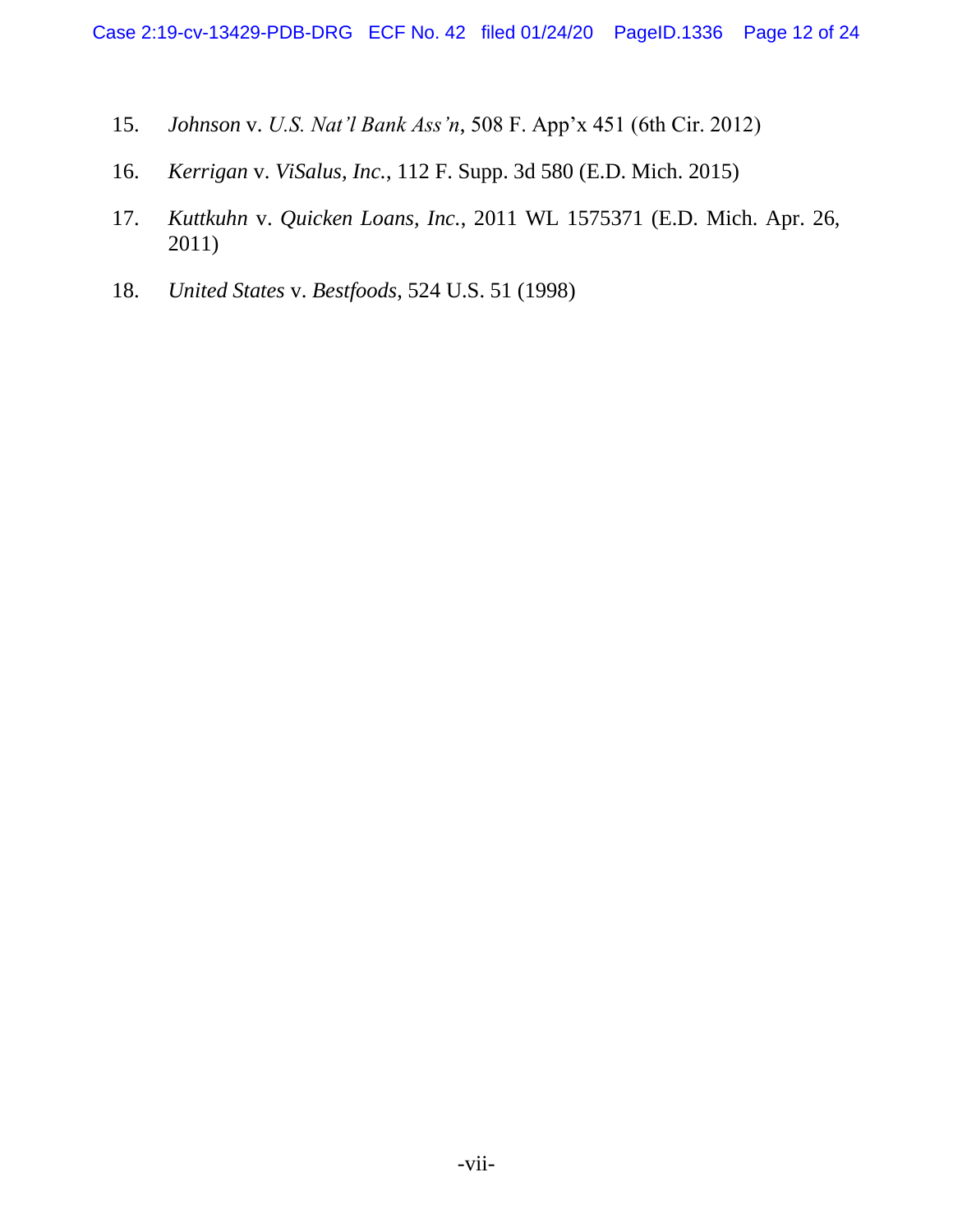#### **PRELIMINARY STATEMENT**

<span id="page-12-0"></span>FCA NV incorporates by reference the grounds for dismissal set forth in the separate motion to dismiss filed by FCA US LLC ("FCA US"), including footnote 2. The Court should dismiss all claims against FCA NV for the additional reasons that GM's Complaint does not (i) support the exercise of personal jurisdiction over FCA NV, or (ii) plausibly state a claim against FCA NV.

*First*, GM has failed to demonstrate that FCA NV has sufficient minimum contacts with Michigan to support the exercise of either general or specific jurisdiction. FCA NV is not subject to general jurisdiction: it is a foreign company organized under the laws of the Netherlands with its principal executive offices in London, England. Nor does GM allege facts showing that FCA NV—as opposed to "FCA Group," a name GM uses to conflate the alleged conduct of FCA NV with that of FCA US—deliberately engaged in overt acts in Michigan, or that any such acts gave rise to GM's claims. Instead, GM alleges that FCA NV "act[ed] through its agent [Sergio] Marchionne" (Compl. ¶ 174)—the now deceased former CEO of both FCA NV and its subsidiary FCA US—and, therefore, that Mr. Marchionne's contacts with Michigan should be imputed to FCA NV. Such conclusory allegations cannot overcome the well-established presumption that an officer holding positions with both a parent company and its subsidiary acts on behalf of the subsidiary, *United States* v. *Bestfoods*, 524 U.S. 51, 69 (1998), particularly where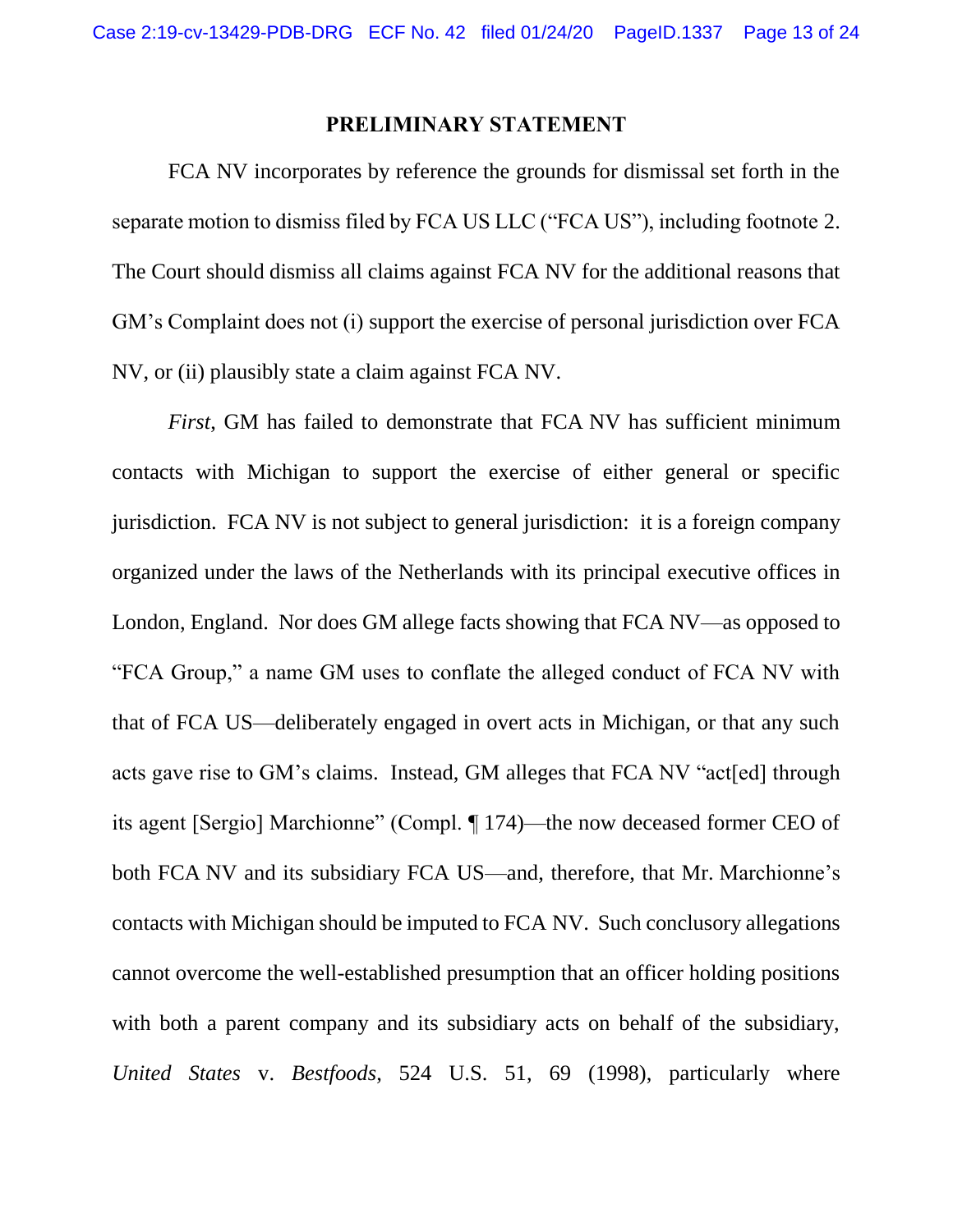Mr. Marchionne's alleged acts (none of which is well-pled) concern FCA US's collective bargaining agreements ("CBAs") with the UAW, a U.S. labor union.

*Second*, GM fails to state a claim against FCA NV because the Complaint does not plausibly allege that FCA NV participated in any alleged RICO conspiracy or engaged in unfair competition. Conclusory allegations that FCA NV had "knowledge and approval of" the alleged prohibited payments are "not sufficient to withstand a motion to dismiss." *Kuttkuhn* v. *Quicken Loans, Inc.*, 2011 WL 1575371, at \*5 (E.D. Mich. Apr. 26, 2011) (Borman, J.).

#### **RELEVANT ALLEGATIONS OF THE COMPLAINT**

<span id="page-13-0"></span>FCA NV (formerly Fiat S.p.A. ("Fiat")) is a holding company organized under the laws of the Netherlands, with its principal executive offices in London, England. (Compl. ¶ 16-17.) The Complaint alleges that FCA NV "both directly and through its subsidiaries, designs, engineers, manufactures, distributes, and sells vehicles and components, . . . in Michigan." (Compl. ¶ 17.) FCA NV is the ultimate parent company of FCA US (formerly Chrysler Group LLC ("Chrysler")), an automobile manufacturer based in Auburn Hills, Michigan. (Compl. ¶¶ 16-17.) The Complaint refers to FCA NV and FCA US (together with their predecessors) as "FCA Group" (Compl. ¶ 2 n.1), but there is no such corporate entity.

Sergio Marchionne served as the CEO of Fiat, and later FCA NV, from 2004 until his death in 2018. Mr. Marchionne also served as (i) CEO of Chrysler, and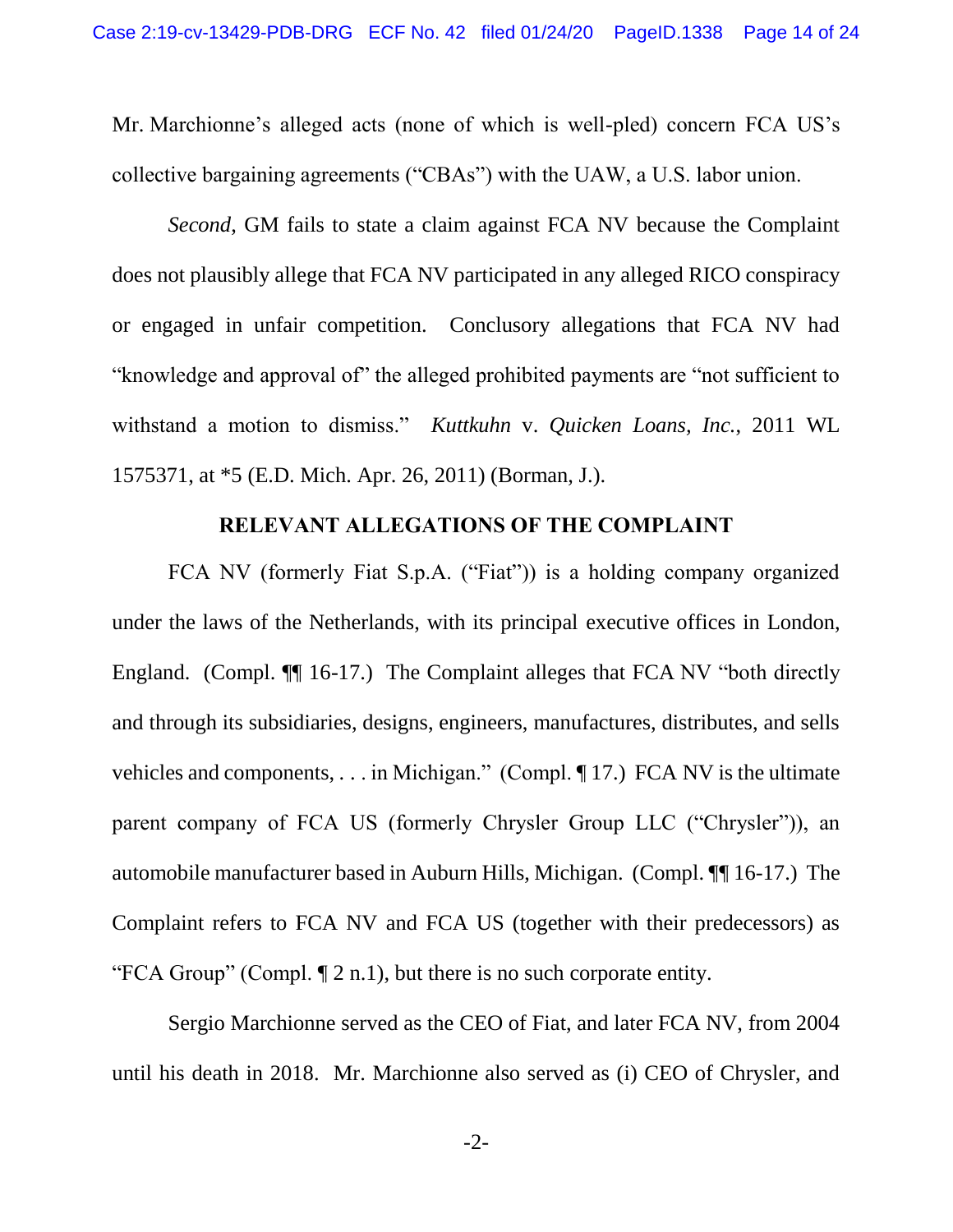later FCA US, from 2009 until his death in 2018, and (ii) Chairman of Chrysler, and later FCA US, from 2011 until his death in 2018. (Compl. ¶ 21.) The Complaint alleges that, "[a]t all times relevant to this Complaint, and until his death, Marchionne was an agent of FCA Group." (Compl. 121.)

GM claims that the alleged prohibited payments to certain former UAW employees that were facilitated by certain former FCA US employees were part of a "scheme" by FCA US and FCA NV to "more effectively compete and thrive against GM and . . . ultimately attempt to force a merger with GM." (Compl. ¶ 5.) GM asserts—with no factual basis—that FCA NV, "acting through its agent Marchionne," approved the alleged prohibited payments, purportedly "to achieve the ultimate goal of a combination between GM and FCA NV." (Compl. ¶ 174.) On that basis, GM asserts RICO, unfair competition, and civil conspiracy claims against FCA NV.

#### **ARGUMENT**

#### <span id="page-14-1"></span><span id="page-14-0"></span>**I. The Court lacks personal jurisdiction over FCA NV.**

"[T]he Due Process Clause requires that the defendant have sufficient 'minimum contact[s]' with the forum state so that finding personal jurisdiction does not offend traditional notions of fair play and substantial justice." *Conn* v*. Zakharov*, 667 F.3d 705, 712 (6th Cir. 2012). As plaintiff, GM bears the burden of making a *prima facie* showing that the Court can exercise either general ("all-purpose") or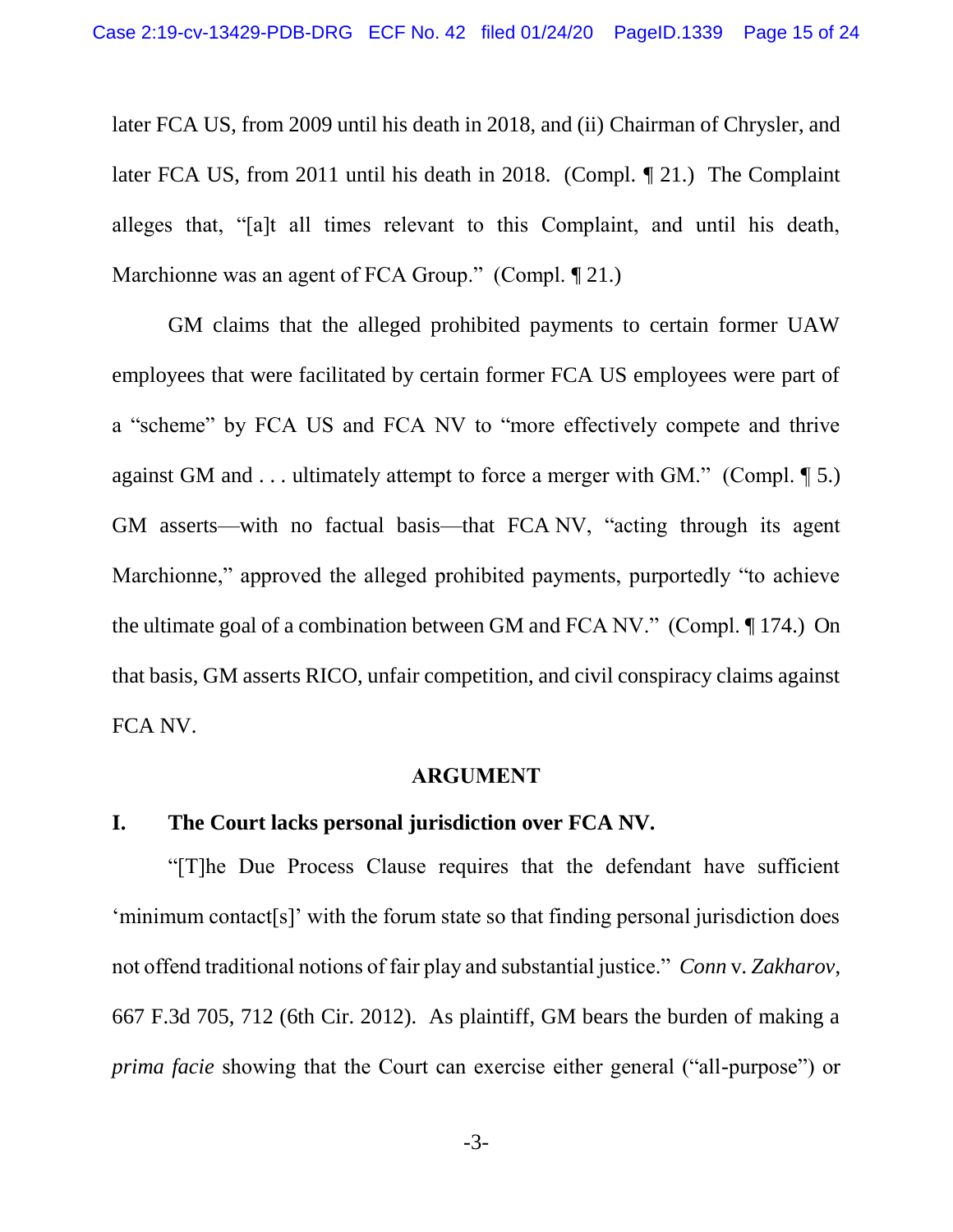specific ("case-linked") personal jurisdiction over FCA NV consistent with the due process requirements of the U.S. Constitution. *See Theunissen* v. *Matthews*, 935 F.2d 1454, 1458 (6th Cir. 1991). GM must plead "specific facts" supporting personal jurisdiction; vague generalizations will not suffice. *Conn*, 667 F.3d at 711; *see Chencinski* v. *Murga*, 2013 WL 3810344, at \*5 (E.D. Mich. July 23, 2013) (noting that *Twombly* and *Iqbal* "standard also applies to findings of personal jurisdiction"). "[I]n the face of a properly supported motion for dismissal, the plaintiff may not stand on his pleadings but must, by affidavit or otherwise, set forth specific facts showing that the court has jurisdiction." *Theunissen*, 935 F.2d at 1458.

GM asserts that the Court may exercise personal jurisdiction over FCA NV pursuant to (i) RICO's provision allowing a suit to be brought "in the district court of the United States for any district in which such person resides, is found, has an agent, or transacts his affairs" (18 U.S.C.  $\S$  1965(a)), (ii) RICO's provision authorizing jurisdiction where "the ends of justice require that [the] conspiracy be tried in a single court" (18 U.S.C.  $\S$  1965(b)), and (iii) Michigan's long-arm statute (MCL 600.715). (*See* Compl. ¶¶ 41-42.) Under any of these statutes, the exercise of jurisdiction over FCA NV is proper only if GM can show sufficient contacts with its chosen forum.<sup>2</sup> See Sports Auth. Mich., Inc. v. Justballs, Inc., 97 F. Supp. 2d 806,

 $\overline{2}$ <sup>2</sup> The Court need not reach the unresolved question of whether RICO § 1965(b) authorizes nationwide service of process, such that minimum contacts with the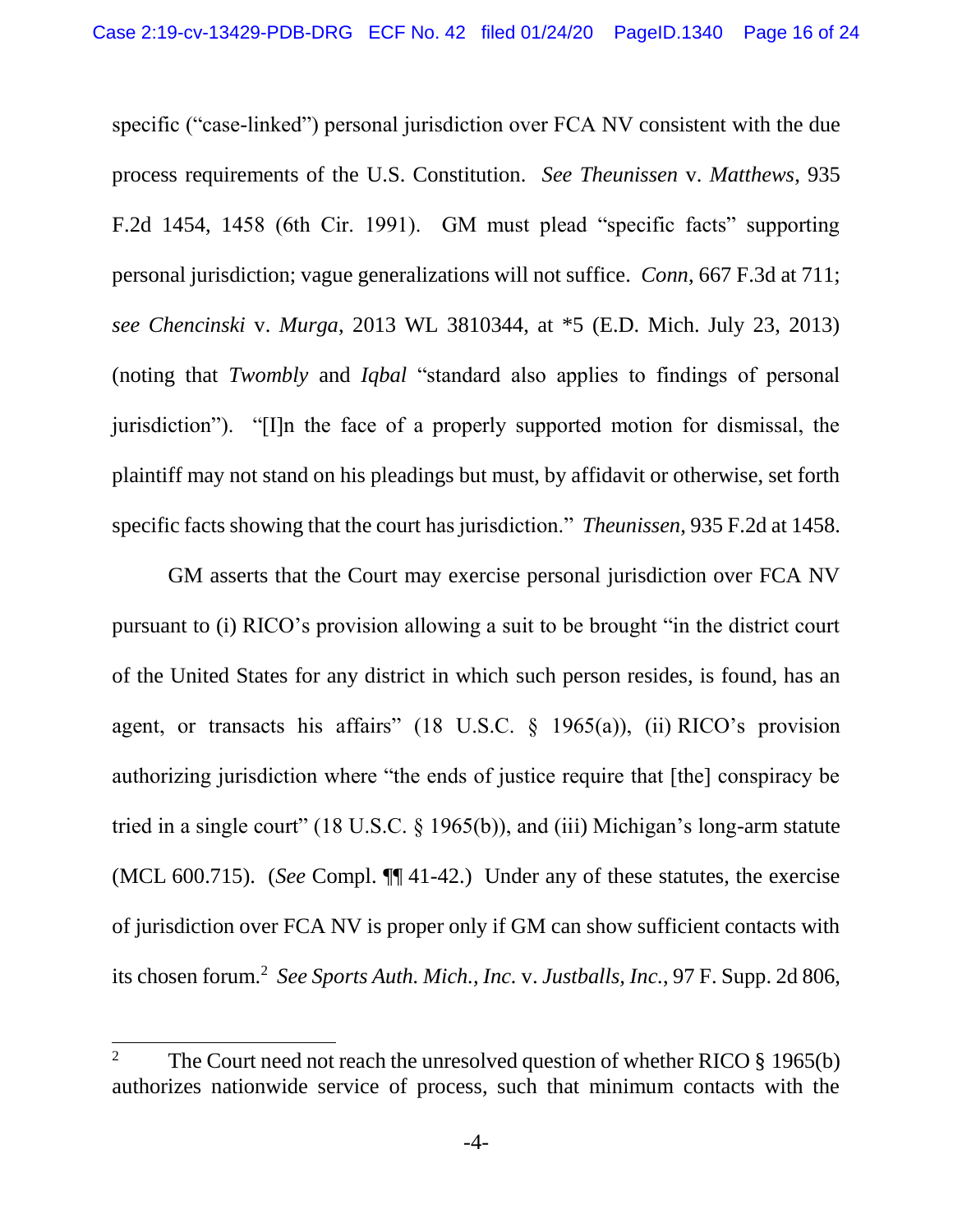810 (E.D. Mich. 2000) ("Under Michigan's long-arm statute, the state's jurisdiction extends to the limits imposed by federal constitutional Due Process requirements, and thus, the two questions become one.").<sup>3</sup> GM has failed to meet its burden of pleading that this Court has either general or specific jurisdiction over FCA NV.

#### **A. FCA NV is not subject to general jurisdiction.**

<span id="page-16-0"></span>GM does not contend that the Court has general jurisdiction over FCA NV. (*See* Compl. ¶ 42 (alleging FCA US, but not FCA NV, is "at home" in Michigan).) That is unsurprising because GM could never make the showing required under *Daimler AG* v. *Bauman*, 571 U.S. 117, 122 (2014), that FCA NV is "at home" in Michigan. GM concedes that FCA NV is "organized under the laws of the Netherlands" and that its "principal executive offices are in London, England." (Compl. ¶ 17.) Although GM alleges that FCA NV, "directly and through its

l

United States rather than Michigan are sufficient, because GM alleges that "the overwhelming majority of actions and effects occurred in this district" (Compl. ¶ 41), and does not plead contacts with the United States as a whole separate from Michigan. While this brief refers to contacts with Michigan, the arguments apply equally to any allegation that FCA NV has sufficient contacts with the United States.

<sup>&</sup>lt;sup>3</sup> The statutory bases for personal jurisdiction under RICO are also not met here. *First*, GM has not adequately alleged that FCA NV "regularly transacts business of a substantial and continuous character within th[is] district," as is required under Section 1965(a). *Obee* v. *Teleshare, Inc.*, 725 F. Supp. 913, 916 (E.D. Mich. 1989). *Second*, GM "cannot establish that 'the ends of justice' require this Court to assert personal jurisdiction over" FCA NV, as is required under 18 U.S.C. § 1965(b). *E & M Props.* v. *Razorgator, Inc.*, 2008 WL 1837261, at \*7 (E.D. Mich. Apr. 23, 2008). Because FCA NV has not purposefully availed itself of Michigan (*see infra* 6-9), it "could not have expected a[] lawsuit . . . to be brought against it in Michigan." *Id.*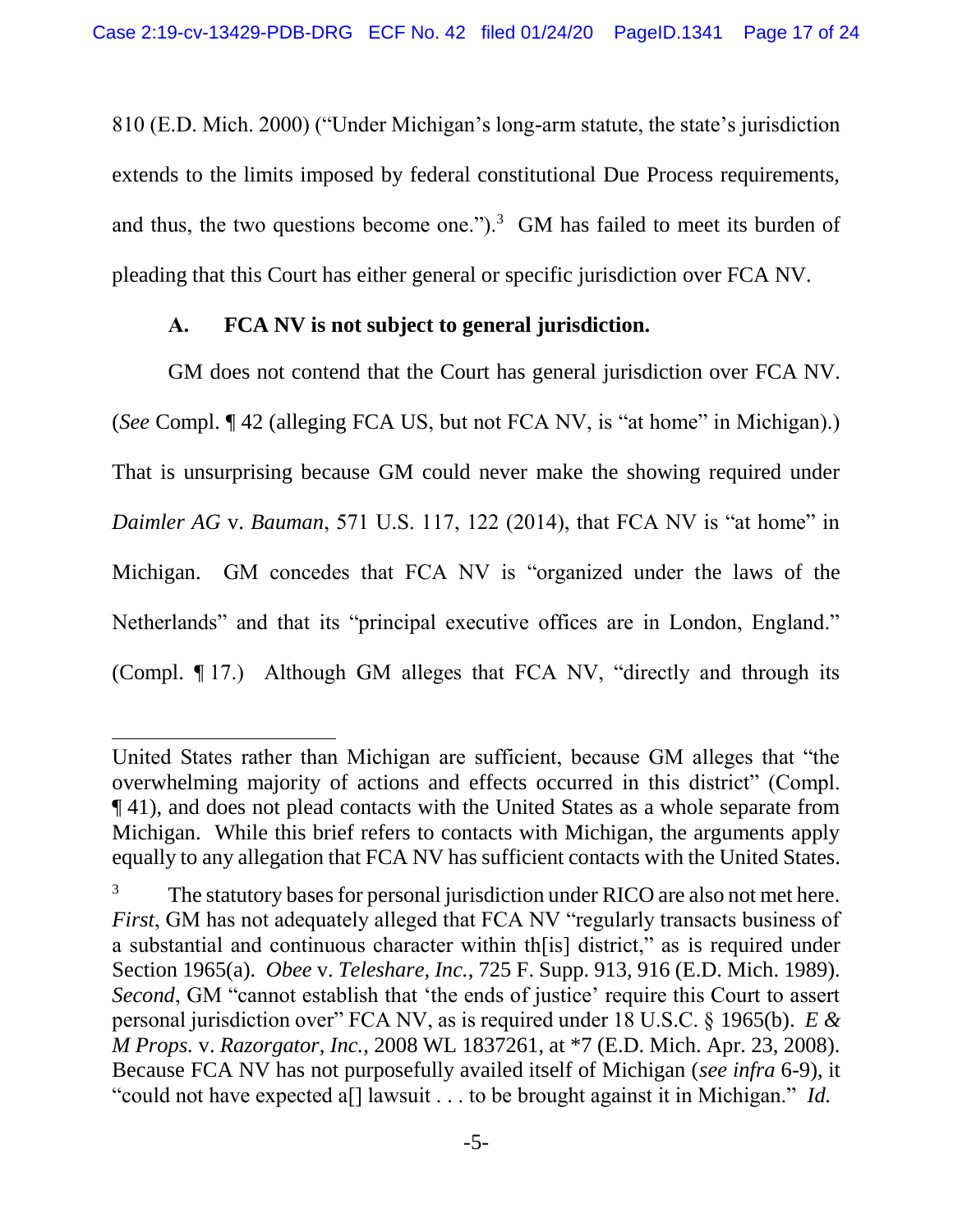subsidiaries," engages in business in Michigan (Compl. ¶ 17), that is not enough to establish that FCA NV is "essentially at home" in Michigan. *Smith* v. *Amada Mach. Tools Am. Inc.*, 2017 WL 4339328, at \*5-6 (E.D. Mich. June 12, 2017) (foreign parent that manufactures product for its U.S. subsidiary not "at home in Michigan").

### <span id="page-17-0"></span>**B. FCA NV is not subject to specific jurisdiction.**

Courts apply a three-factor test "to determine whether the exercise of specific

personal jurisdiction over an out-of-state defendant comports with due process":

- 1. "whether the defendant 'purposely availed' himself of the privilege of 'acting or causing a consequence' in the forum state";
- 2. "whether the cause of action 'arose from' defendant's activities in the forum state"; and
- 3. "whether defendant's acts or the consequences he caused have 'a sufficiently substantial connection' with the forum state 'so as to make the exercise of jurisdiction reasonable."

*Devnani* v. *DKM Sols., Inc.*, 2017 WL 4682273, at \*5 (E.D. Mich. Oct. 18, 2017)

(Borman, J.). Each factor is "an independent requirement, and failure to meet any

<span id="page-17-1"></span>one of the three means that personal jurisdiction may not be invoked." *Id.*

## **1. GM fails to adequately allege that FCA NV had purposeful contacts with Michigan that gave rise to GM's claims.**

"The emphasis in the purposeful availment inquiry is whether the defendant has engaged in 'some overt actions connecting the defendant with the forum state." *Bridgeport Music, Inc.* v. *Still N The Water Publ'g*, 327 F.3d 472, 478-79 (6th Cir. 2003). Purposeful availment is "more than a passive availment of [the forum state's]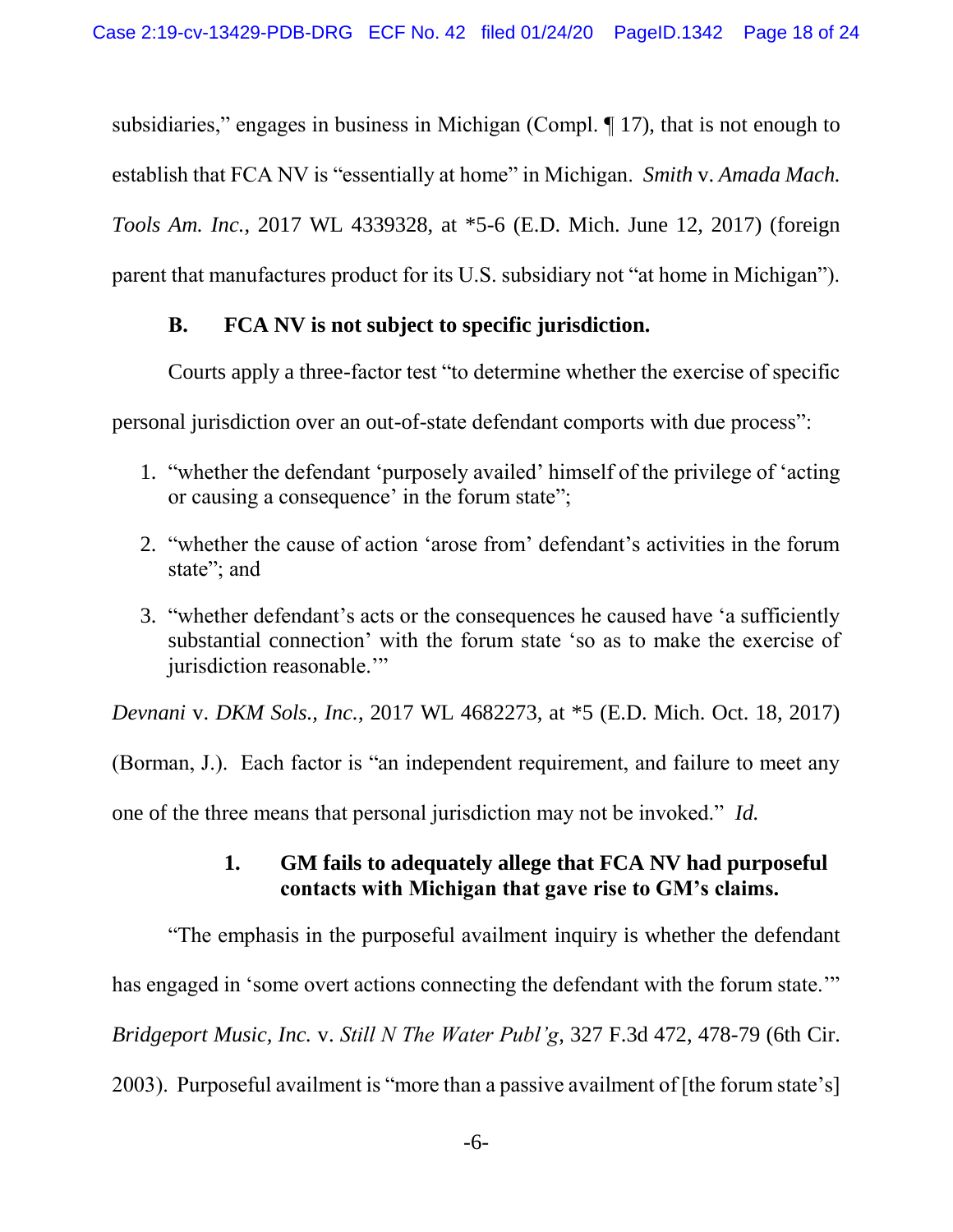opportunities"; instead, it is "something akin to a deliberate undertaking." *Id.*

GM "allege<sup>[s]</sup> virtually no facts from which the Court could even infer that" FCA NV had "any individual or personal contacts with the State of Michigan that would render jurisdiction over [it] appropriate." *Flagstar Bank, FSB* v. *Centerpointe Fin., Inc.*, 2011 WL 2111984, at \*4 (E.D. Mich. May 26, 2011) (Borman, J.). GM alleges in conclusory fashion that (i) "FCA NV engaged in and authorized a decade-long racketeering scheme occurring principally in Michigan, directed to harm GM, which is headquartered in Michigan," and (ii) FCA NV had "knowledge and approval of" the alleged prohibited payments. (Compl. ¶¶ 42, 64.)

The first allegation lacks "specific facts" supporting FCA NV's deliberate involvement in the alleged scheme that would be necessary to establish personal jurisdiction. *See Flagstar*, 2011 WL 2111984, at \*4 (no personal jurisdiction where plaintiff merely pled defendants "directed" fraud). That conclusion does not change because GM alleges that it felt some injury in Michigan. *Walden* v. *Fiore*, 571 U.S. 277, 291 (2014) ("[T]he mere fact that [defendant's] conduct affected plaintiffs with connections to the forum State does not suffice to authorize jurisdiction.").

The second allegation—that FCA NV had "knowledge and approval of" payments facilitated by former FCA US employees—likewise lacks specificity and concerns a *passive* act, not an overt act directed at Michigan. *See Chirila* v. *Conforte*, 47 F. App'x 838, 842 (9th Cir. 2002) ("knowledge and consent—passive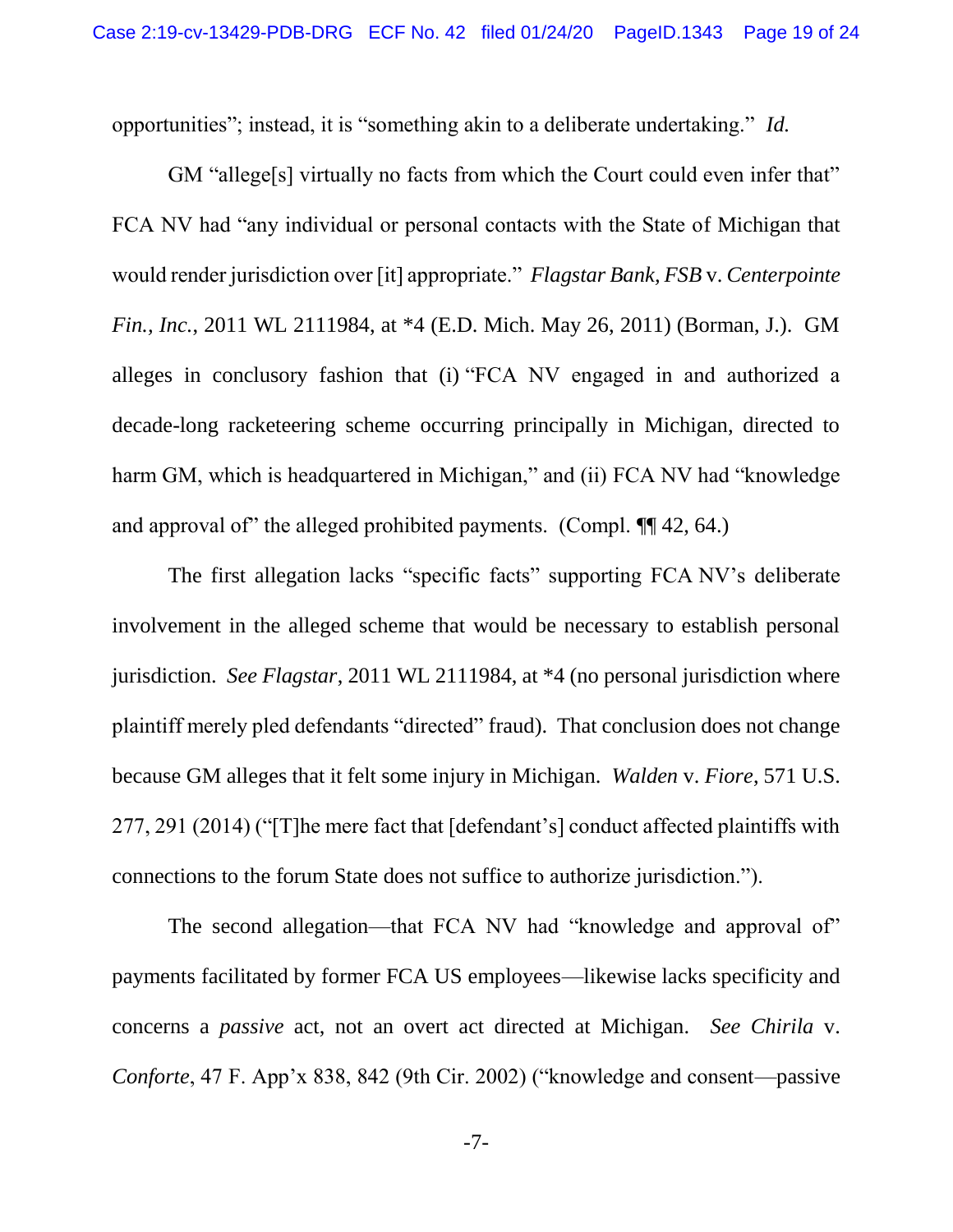states of mind—do not constitute intentional acts directed at the forum state"); *Smith*  v. *Home Depot USA, Inc.*, 294 F. App'x 186, 190 (6th Cir. 2008) (parent corporation "never purposefully availed itself to personal jurisdiction" by permitting its subsidiary to act in forum state, as "*permission* . . . is a far cry from a *requirement*").

GM's allegation that FCA NV designs, engineers, manufactures, distributes, and sells vehicles in Michigan (Compl. ¶ 42) is both wrong—FCA NV is a holding company—and beside the point. Even if FCA NV conducted such activities in Michigan, GM's causes of action do not "arise from" those activities. *See Third Nat'l Bank in Nashville* v. *WEDGE Grp. Inc.*, 882 F.2d 1087, 1091 (6th Cir. 1989). GM's case is about alleged improper payments made to former UAW employees that were facilitated by former FCA US employees. "What is needed—and what is missing here—is a connection between the forum and the specific claims at issue." *Bristol-Myers Squibb Co.* v. *Superior Court*, 137 S. Ct. 1773, 1781 (2017).

#### **2. GM fails to adequately allege that Mr. Marchionne's contacts with Michigan are imputable to FCA NV.**

<span id="page-19-0"></span>GM next attempts to establish that FCA NV, "acting through its agent Marchionne," allegedly "engaged in a pattern of making and approving payments and the provision of things of value to UAW leaders." (Compl. ¶ 174(a).) But GM cannot rely on alleged conduct by Mr. Marchionne to establish personal jurisdiction over FCA NV. There is a well-established presumption that an officer holding positions with a parent and its subsidiary is acting on behalf of the subsidiary. *See*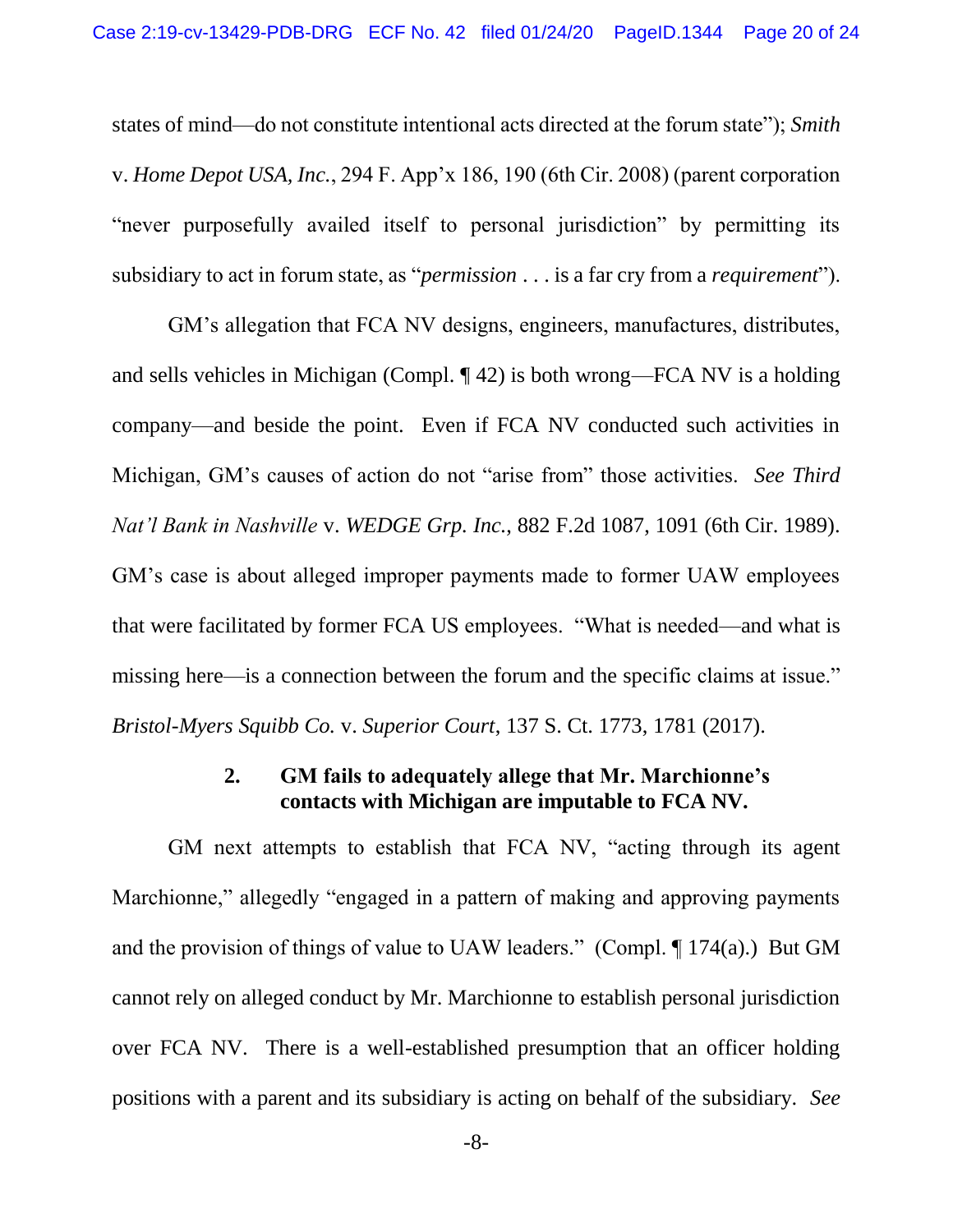*Bestfoods*, 524 U.S. at 69. Accordingly, to establish personal jurisdiction over a foreign parent company, "[t]he *Bestfoods* presumption places the burden on Plaintiffs to show that [executives of the parent and subsidiary] were acting in their capacity as [parent] officers rather than officers of [the subsidiary] when they took actions related to Plaintiffs' claims." *Am. Med. Sys., Inc.* v. *Biolitec, Inc.*, 604 F. Supp. 2d 325, 330 (D. Mass. 2009); *cf. Anwar* v. *Dow Chem. Co.*, 876 F.3d 841, 853 (6th Cir. 2017) (applying *Bestfoods* presumption). There is every reason to apply that presumption here given that GM is alleging that Mr. Marchionne took action in Michigan to influence negotiation of CBAs between FCA NV's U.S. subsidiary (FCA US) and a U.S. labor union (the UAW) relating to U.S. workers.

#### **3. Exercising specific jurisdiction over FCA NV for these claims would be unreasonable.**

<span id="page-20-0"></span>Where, as here, "[P]laintiffs have failed to satisfy the 'purposeful availment' and 'arising from' requirements" of the due process inquiry, "an inference of reasonableness is not warranted." *IDFA, LLC* v. *Wilson*, 2009 WL 4646283, at \*14 (E.D. Mich. Dec. 8, 2009); *see Dean* v. *Motel 6 Operating L.P.*, 134 F.3d 1269 (6th Cir. 1998) (expressing "unwillingness to find the serious burdens on an alien defendant outweighed by minimal interests on the part of the plaintiff or the forum").

#### <span id="page-20-1"></span>**II. GM fails to adequately allege that FCA NV participated in a RICO conspiracy or engaged in unfair competition.**

Even if the Court were to conclude that it can exercise personal jurisdiction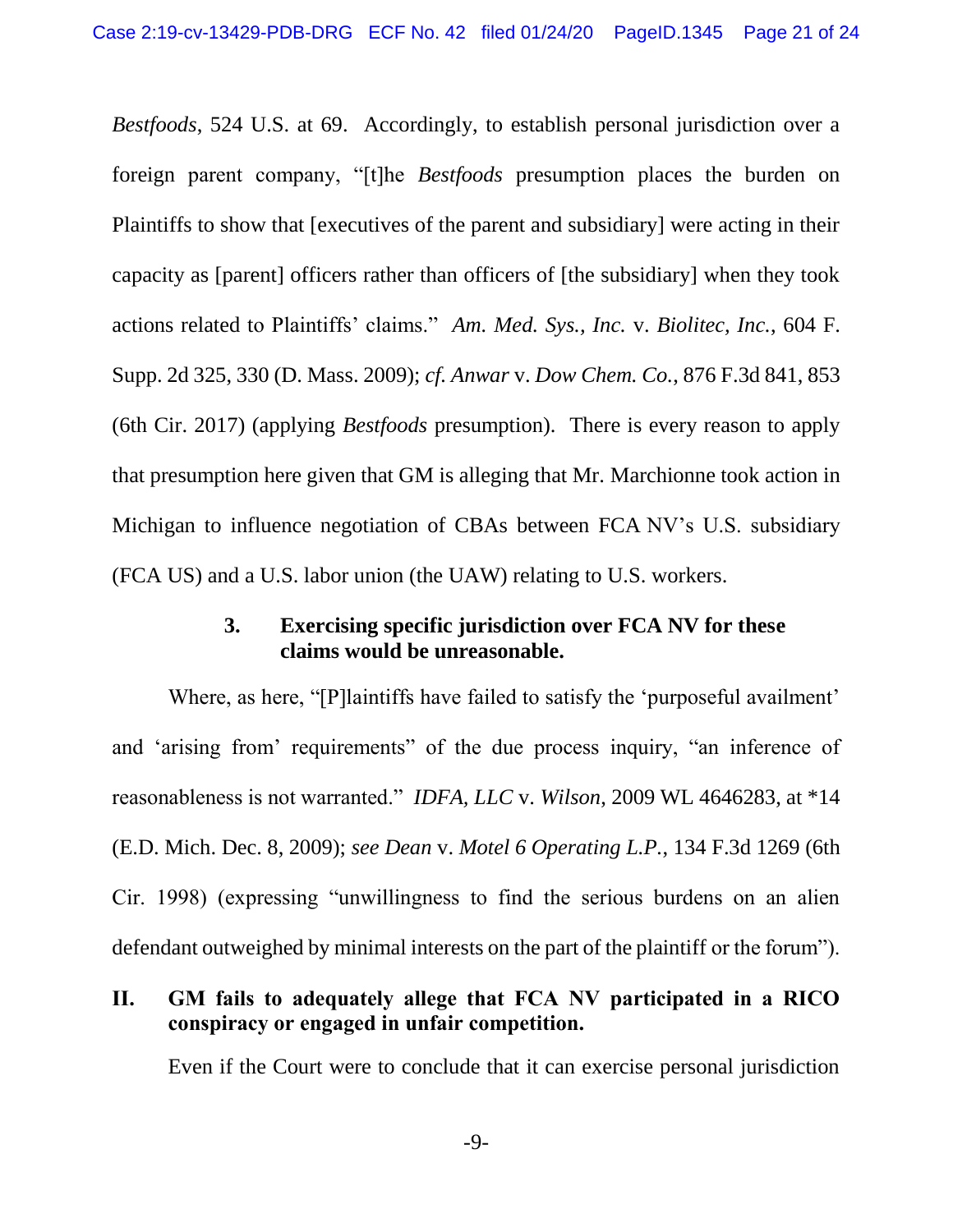over FCA NV—and not dismiss the Complaint based on the fatal deficiencies explained in FCA US's motion to dismiss—the Court should dismiss all claims against FCA NV for the independent reason that the Complaint does not plausibly state a claim against FCA NV. "In order to sustain a RICO claim, a plaintiff must present proof that each defendant was in some manner involved in the performance of the requisite predicate acts." *Hall Am. Ctr. Assocs. Ltd. P'ship* v. *Dick*, 726 F. Supp. 1083, 1089-91 (E.D. Mich. 1989) ("indiscriminate[ly] lump[ing] . . . all three RICO defendants in one count" requires dismissal). GM's attempt to drag FCA NV into the action by including it as part of general allegations against "FCA Group" is insufficient to state a claim against FCA NV. *See*, *e.g.*, *Kerrigan* v. *ViSalus, Inc.*, 112 F. Supp. 3d 580, 601-02 (E.D. Mich. 2015) ("[S]hotgun' allegations of general misconduct by a group of . . . Defendants are not sufficient to state RICO claims against each of them."); *Hoover* v. *Langston Equip. Assocs., Inc.*, 958 F.2d 742, 745 (6th Cir. 1992) (affirming dismissal of group pled allegations).

The only references in the Complaint to FCA NV merely (i) describe FCA NV (Compl. ¶ 17), (ii) purport to set forth a basis for exercising personal jurisdiction over FCA NV (Compl. ¶ 42), and (iii) allege in conclusory terms that FCA NV had "knowledge and approval of" payments facilitated by former FCA US employees to former UAW employees (Compl. ¶ 64). Such threadbare allegations are not sufficient. *See Johnson* v. *U.S. Nat. Bank Ass'n*, 508 F. App'x 451, 452 (6th Cir.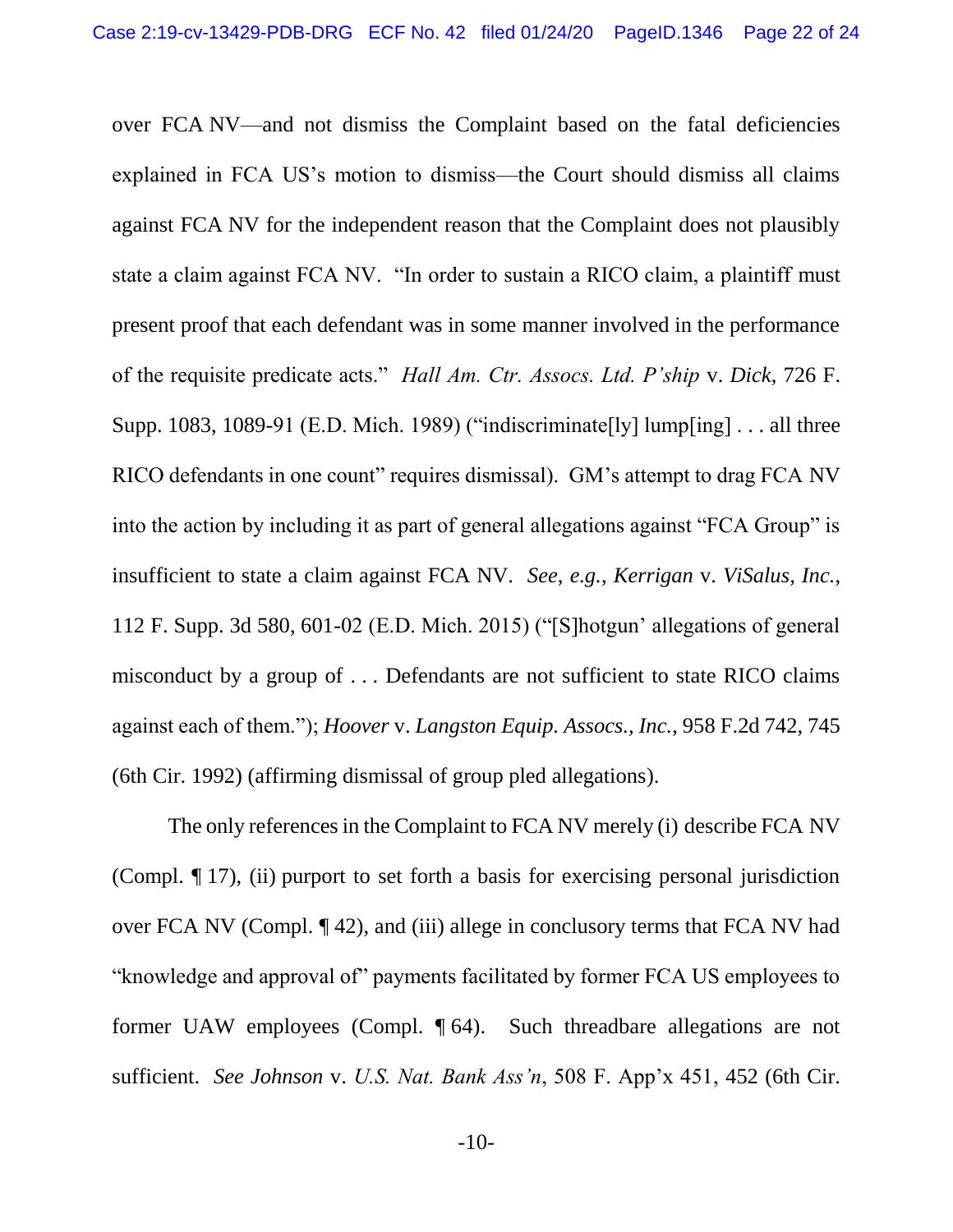2012) (allegations that defendants "knew about the operation of th[e] criminal enterprise" "did not constitute a plausible RICO claim because it did not give rise to an inference that the defendants actually knew of the fraudulent activities *and* agreed to conspire with those engaged in unlawful conduct through a RICO enterprise").

Nor can GM plausibly allege that FCA NV was itself involved in a RICO conspiracy by asserting that "its agent Marchionne" "approved" the alleged prohibited payments (Compl. ¶ 174(a)-(b)). GM does not allege that Mr. Marchionne authorized any particular payment. (*See* Compl. ¶¶ 66-70.) Indeed, the indictments, plea agreements, and sentencing memoranda that GM cites in its Complaint do not contend that FCA NV or Mr. Marchionne "authorized" or even had "knowledge or approval of" (Compl.  $\P$  5, 63) the alleged prohibited payments. Moreover, GM has not rebutted the presumption that any actions Mr. Marchionne allegedly took in connection with negotiation of CBAs with the UAW were taken on behalf of FCA US, not FCA NV. (*See supra* at 8-9.)

#### **CONCLUSION**

<span id="page-22-0"></span>The Court should dismiss all claims against FCA NV.

January 24, 2020

Respectfully submitted,

Thomas W. Cranmer (P25252) Matthew P. Allen (P57914) MILLER, CANFIELD, PADDOCK & STONE, PLC

*/s/ Steven L. Holley*  Steven L. Holley (N.Y. 1917830) Matthew J. Porpora (N.Y. 4402798) Jacob E. Cohen (N.Y. 4787271) SULLIVAN & CROMWELL LLP

*Counsel for Fiat Chrysler Automobiles N.V.*